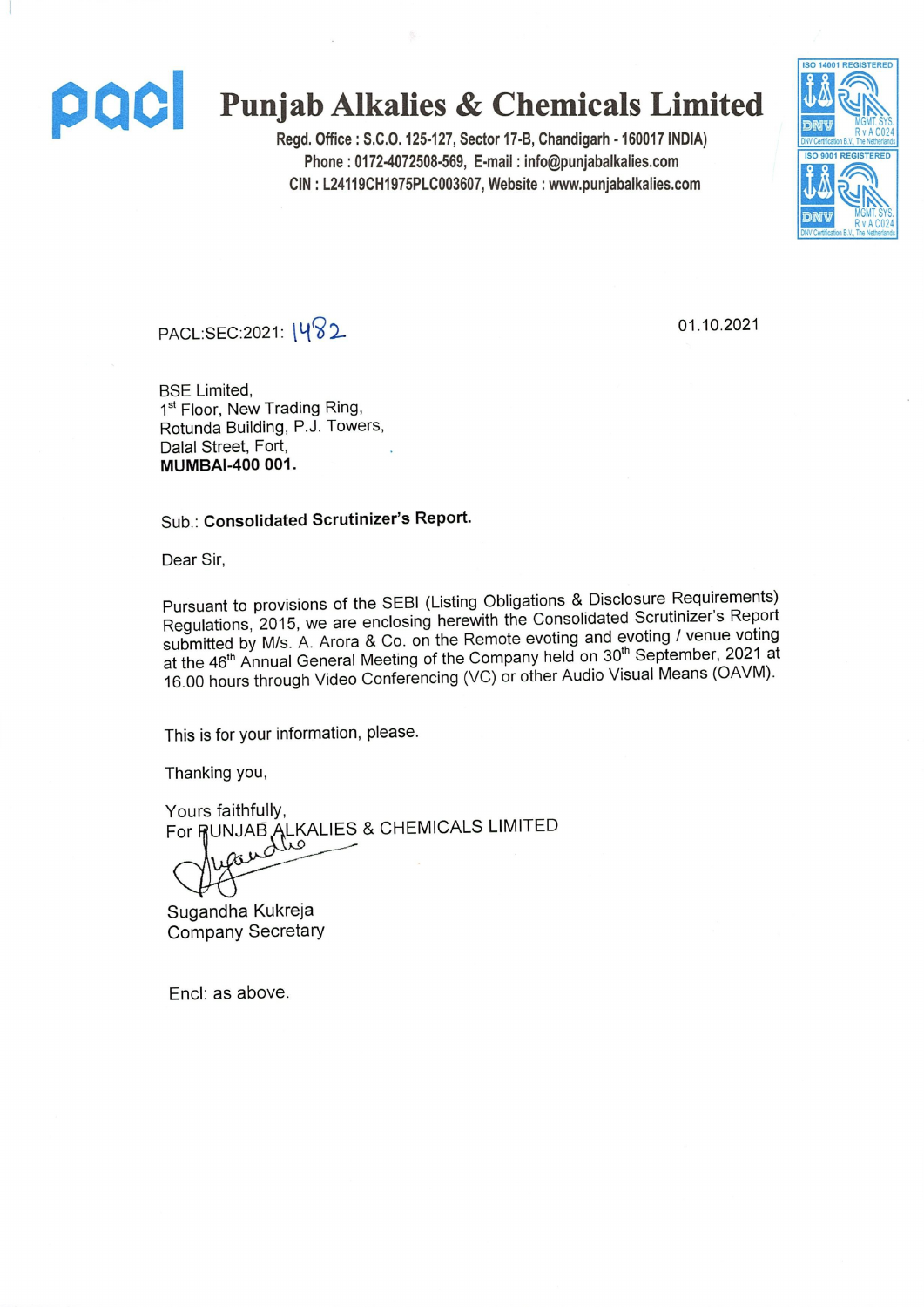**AJAY K. ARORA GST: 04ADSPA8498H1Z3 LL.B, F.C.S. A.ARORA & CO.** *COMPANY SECRETARIES & INSOLVENCY PROFESSIONAL*  **S.C.O. 64-65, IST FLOOR, SECTOR-17A, MADHAY MARG, CHANDIGARH- 160017 PH: (O) 2701906, Mobile : 98140 06492** E-MAIL: **[ajaykcs@gmail.com](mailto:ajaykcs@gmail.com)**

# **Consolidated Report of Scrutinizer**

[Pursuant to section 108 of the Companies Act, 2013 and Companies (Management and Administration) Rules, 2014 as amended]

**To, The Chairman, Punjab Alkalies And Chemicals Limited**

**46 thAnnual General Meeting of the Equity Shareholders of Punjab Alkalies And Chemicals Limited** held on Thursday, the **30thSeptember, 2021** at 4.00 P.M. through Video Conferencing ("VC")/ Other Audio Visual Means ("OAVM").

Dear Sir,

- 1. I, Ajay Kumar Arora, Practicing Company Secretary, at S.C.O. 64-65, 1<sup>st</sup>Floor, Sector 17 A, Madhya Marg, Chandigarh was appointed as Scrutinizer by the Board of Directors of **Punjab Alkalies And Chemicals Limited** (the Company) for the purpose of scrutinizing the remote e-voting and e-voting during the meeting process pursuant to section 108 of the Companies Act, 2013 read with rule 20 & 21 of the Companies (Management and Administration) Rules, 2014, as amended, in respect of the below mentioned resolutions proposed at the 46<sup>th</sup> Annual General Meeting (AGM) of the Equity Shareholders of Punjab Alkalies And Chemicals Limited held on 30<sup>th</sup> September, 2021 at 4.00 P.M. through Video Conferencing (VC)/ Other Audio Visual Means (OAVM).
- 2. The notice dated  $2^{nd}$  September, 2021, as confirmed by the Company was sent to the shareholders in respect of the below mentioned resolutions proposed at the Meeting of the Company through electronic mode to those Members whose email addresses are registered with the Company/Depositories, in compliance with the Ministry of Corporate Affairs' Circular dated 5<sup>th</sup> May, 2020 read with circulars dated 8<sup>th</sup> April, 2020, 13<sup>th</sup> April, 2020, and 13<sup>th</sup> January, 2021 (collectively referred to as "MCA Circulars") and SEBI Circular dated  $12<sup>th</sup>$ May, 2020 and  $15<sup>th</sup>$  January, 2021

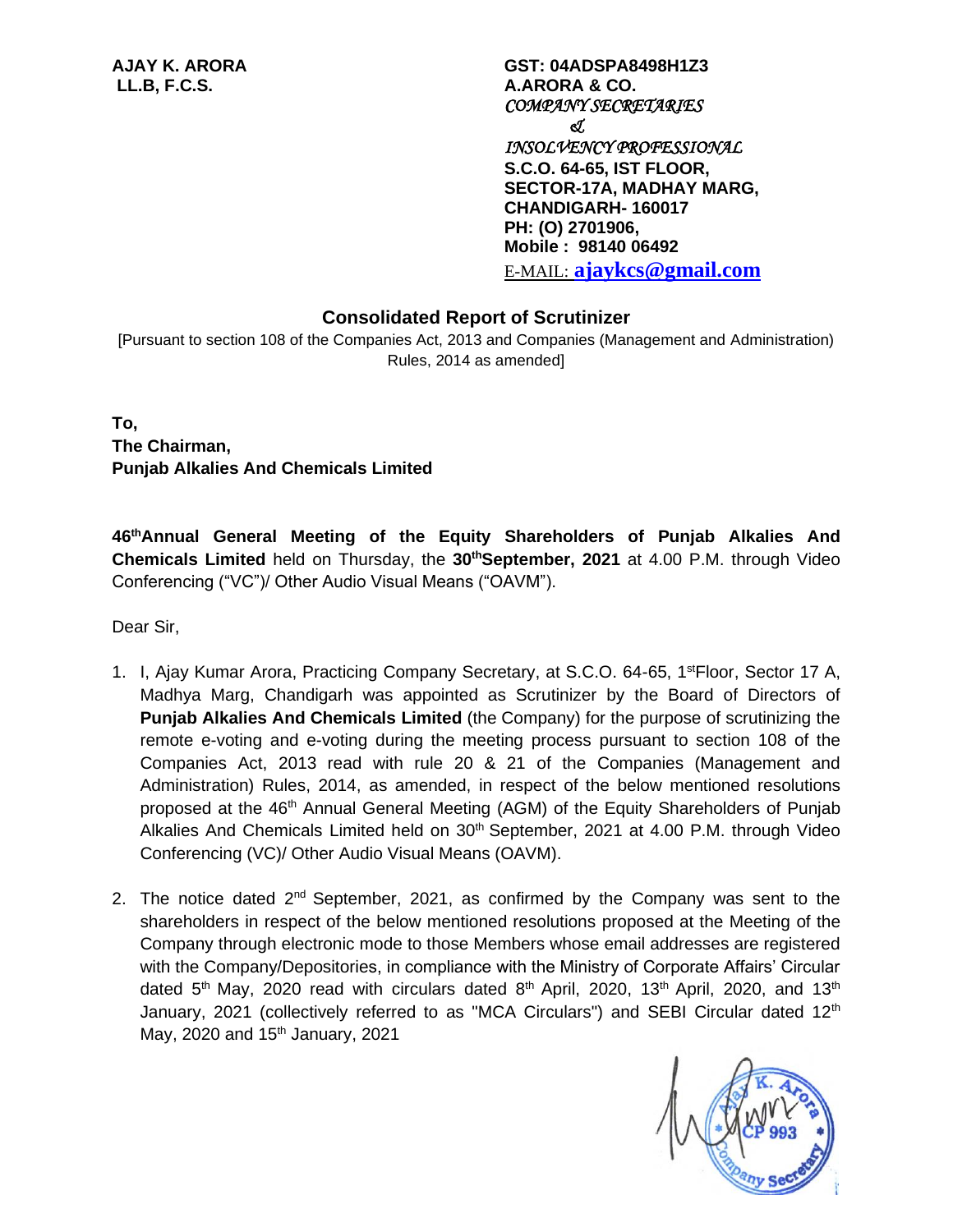- 3. The compliance with the provisions of the Companies Act, 2013 and the Rules made thereunder relating to voting through remote e-voting and e-voting during the meeting the shareholders on the resolutions proposed in the Notice of the 46<sup>th</sup> Annual General Meeting of the Company is the responsibility of the management. My responsibility as a Scrutinizer is to ensure that the voting process both through remote e-voting and e-voting during the meeting are conducted in a fair and transparent manner and render a consolidated scrutinizer's report of the total votes cast in favour or against, if any, to the Chairman on the resolutions, based on the reports generated from the electronic voting system provided by Central Depository Securities Limited (CDSL).
- 4. The Company had arranged the services of CDSL for extending the facility of remote evoting to the Members of the Company from 27<sup>th</sup> September, 2021 (from 10.00 A.M.) to 29<sup>th</sup> September, 2021 (upto 5.00 P.M.). The e-voting results were unblocked by me on  $30<sup>th</sup>$ September, 2021 in the presence of two witnesses.
- 5. During the 46<sup>th</sup> AGM of the Company held on 30<sup>th</sup> September, 2021, the Chairman announced the facility of E-voting during the meeting for the members who have not cast their vote previously through remote e-voting and are attending the Meeting through video conferencing.

The consolidated results of voting are as under:

#### **ORDINARY BUSINESS:**

### **(1) As an Ordinary Resolution-Item no. 1**

Adoption of the Audited Balance Sheet as at 31st March, 2021 and the Profit and Loss Statement for the year ended on that date and the Reports of the Directors and Auditors thereon.

| <b>Particulars</b>        | <b>Consolidated Details</b><br>of Valid Votes |                         | <b>Votes Cast in Favour</b> |                   | <b>Votes Cast Against</b> |                    | <b>Invalid Votes</b> |                      |
|---------------------------|-----------------------------------------------|-------------------------|-----------------------------|-------------------|---------------------------|--------------------|----------------------|----------------------|
|                           | Total No.<br>οt                               | Total No. of<br>shares/ | No. of<br>Members           | No. of<br>shares/ | No. of<br><b>Members</b>  | No. of<br>shares/V | No. of<br>Members    | No. of<br>shares/Vot |
|                           | Members                                       | votes held              |                             | Votes             |                           | otes               |                      | es                   |
| Detail of voting          | 75                                            | 36696584                | 73                          | 36696174          | າ                         | 410                |                      |                      |
| % to total valid<br>votes |                                               |                         |                             | 99.999%           |                           | 0.001%             |                      |                      |

**Resolution has requisite majority.**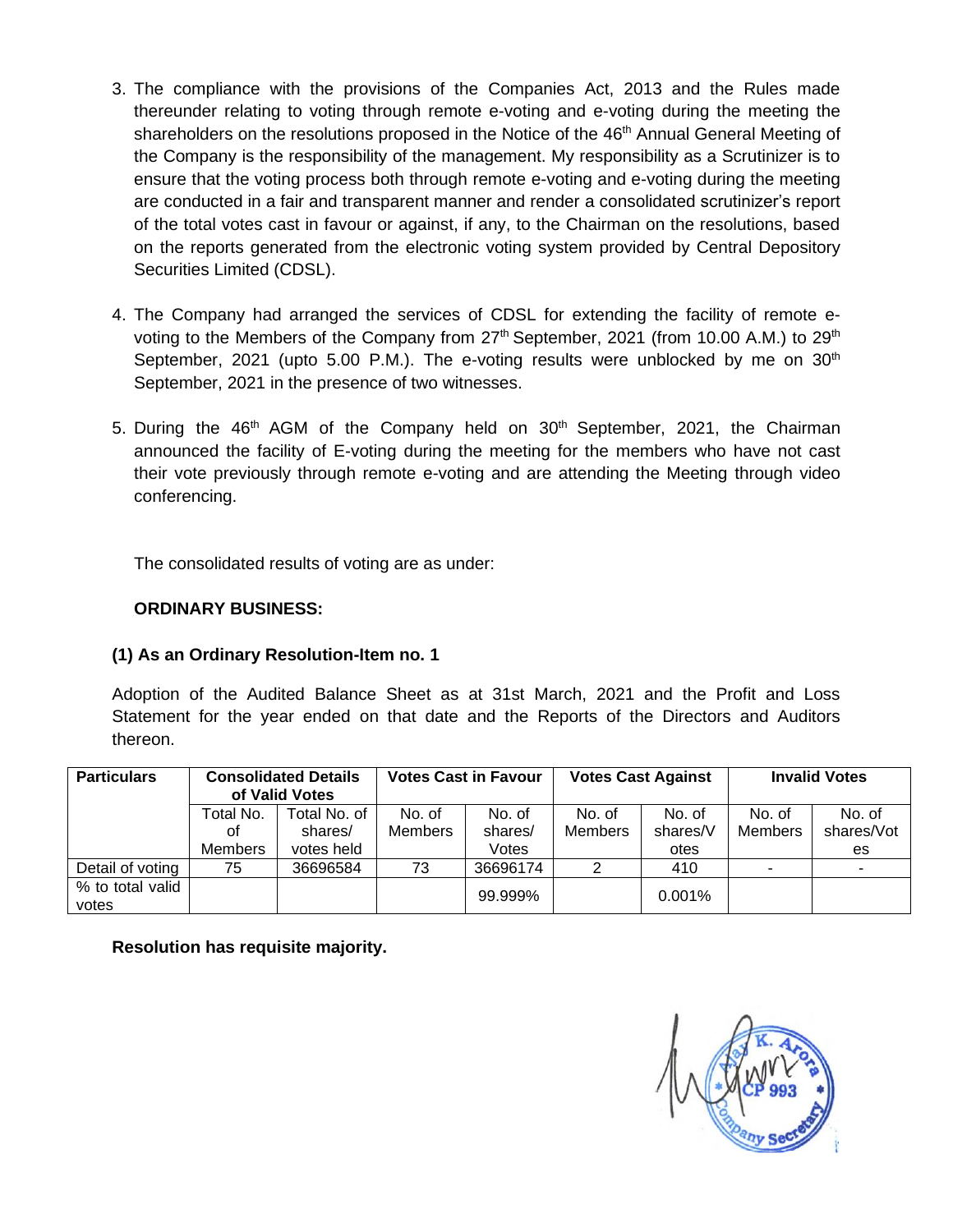# **(2) As an Ordinary Resolution-Item no. 2**

Appointment of Director in place of Shri Sukhbir Singh Dahiya, (DIN:00169921), Non-Executive and Non-Independent Director, who retires by rotation and being eligible, offers himself for reappointment.

| <b>Particulars</b>        | <b>Consolidated Details</b><br>of Valid Votes |            | <b>Votes Cast in Favour</b> |          | <b>Votes Cast Against</b> |          | <b>Invalid Votes</b> |            |
|---------------------------|-----------------------------------------------|------------|-----------------------------|----------|---------------------------|----------|----------------------|------------|
|                           | Total No. of<br>Total No.                     |            | No. of                      | No. of   | No. of                    | No. of   | No. of               | No. of     |
|                           | οt                                            | shares/    | Members                     | shares/  | <b>Members</b>            | shares/V | Members              | shares/Vot |
|                           | <b>Members</b>                                | votes held |                             | Votes    |                           | otes     |                      | es         |
| Detail of voting          | 74                                            | 36696284   | 72                          | 36695874 | ◠                         | 410      |                      | ۰          |
| % to total valid<br>votes |                                               |            |                             | 99.999%  |                           | 0.001%   |                      |            |

**Resolution has requisite majority.**

# **(3) As an Ordinary Resolution-Item no. 3**

Appointment of a Director in place of Smt. Parerna Ahlawat (DIN: 00497295), Non- Executive and Non-Independent Director, who retires by rotation and being eligible, offers herself for reappointment.

| <b>Particulars</b>        | <b>Consolidated Details</b><br>of Valid Votes |              | <b>Votes Cast in Favour</b> |          | <b>Votes Cast Against</b> |          | <b>Invalid Votes</b> |            |
|---------------------------|-----------------------------------------------|--------------|-----------------------------|----------|---------------------------|----------|----------------------|------------|
|                           | Гotal No.                                     | Total No. of | No. of                      | No. of   | No. of                    | No. of   | No. of               | No. of     |
|                           | οt                                            | shares/      | <b>Members</b>              | shares/  | <b>Members</b>            | shares/V | <b>Members</b>       | shares/Vot |
|                           | <b>Members</b>                                | votes held   |                             | Votes    |                           | otes     |                      | es         |
| Detail of voting          | 74                                            | 36696284     | 72                          | 36695874 |                           | 410      | ۰                    |            |
| % to total valid<br>votes |                                               |              |                             | 99.999%  |                           | 0.001%   |                      |            |

**Resolution has requisite majority.**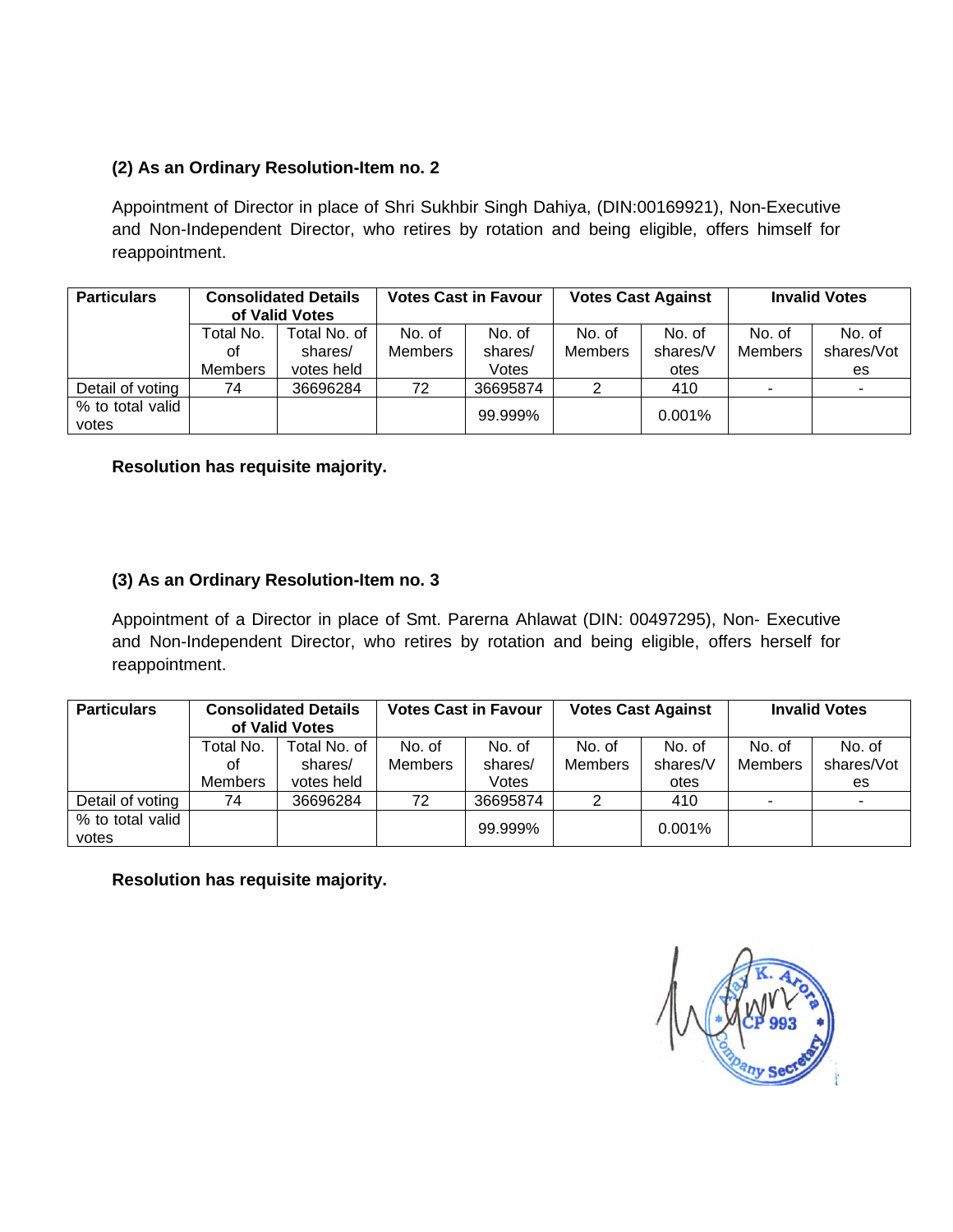### **SPECIAL BUSINESS:**

### **(4) As an Ordinary Resolution-Item no. 4**

According of approval to ratify the Appointment and Remuneration of M/s. J.K. Kabra and Co., Cost Accountants as the Cost Auditors of the Company for the financial year 2021-22 at a remuneration of Rs.40,000/- besides the reimbursement of out of pocket expenses.

| <b>Particulars</b>        | <b>Consolidated Details</b><br>of Valid Votes |              | <b>Votes Cast in Favour</b> |          | <b>Votes Cast Against</b> |          | <b>Invalid Votes</b>     |            |
|---------------------------|-----------------------------------------------|--------------|-----------------------------|----------|---------------------------|----------|--------------------------|------------|
|                           | Total No.                                     | Total No. of | No. of                      | No. of   | No. of                    | No. of   | No. of                   | No. of     |
|                           | οt                                            | shares/      | <b>Members</b>              | shares/  | <b>Members</b>            | shares/V | Members                  | shares/Vot |
|                           | <b>Members</b>                                | votes held   |                             | Votes    |                           | otes     |                          | es         |
| Detail of voting          | 74                                            | 36696284     | 71                          | 36695598 |                           | 686      | $\overline{\phantom{a}}$ | ٠          |
| % to total valid<br>votes |                                               |              |                             | 99.998%  |                           | 0.002%   |                          |            |

**Resolution has requisite majority.**

# **(5) As aSpecial Resolution-Item no. 5**

Appointment of Shri Jatin Dahiya (DIN: 08106876) as Executive Director of the Company for a period of three years w.e.f. 1st April, 2021 and payment of Remuneration as set out in the Explanatory Statement annexed to the Notice of this meeting.

| <b>Particulars</b>        | <b>Consolidated Details</b><br>of Valid Votes |              | <b>Votes Cast in Favour</b> |          | <b>Votes Cast Against</b> |          | <b>Invalid Votes</b> |            |
|---------------------------|-----------------------------------------------|--------------|-----------------------------|----------|---------------------------|----------|----------------------|------------|
|                           | Total No.                                     | Total No. of | No. of                      | No. of   | No. of                    | No. of   | No. of               | No. of     |
|                           | οt                                            | shares/      | <b>Members</b>              | shares/  | <b>Members</b>            | shares/V | <b>Members</b>       | shares/Vot |
|                           | Members                                       | votes held   |                             | Votes    |                           | otes     |                      | es         |
| Detail of voting          | 72                                            | 32094513     | 70                          | 32094103 |                           | 410      | -                    |            |
| % to total valid<br>votes |                                               |              |                             | 99.999%  |                           | 0.001%   |                      |            |

**Resolution has requisite majority.**

**Based upon the above details of votes cast, the Chairman may declare the result.**